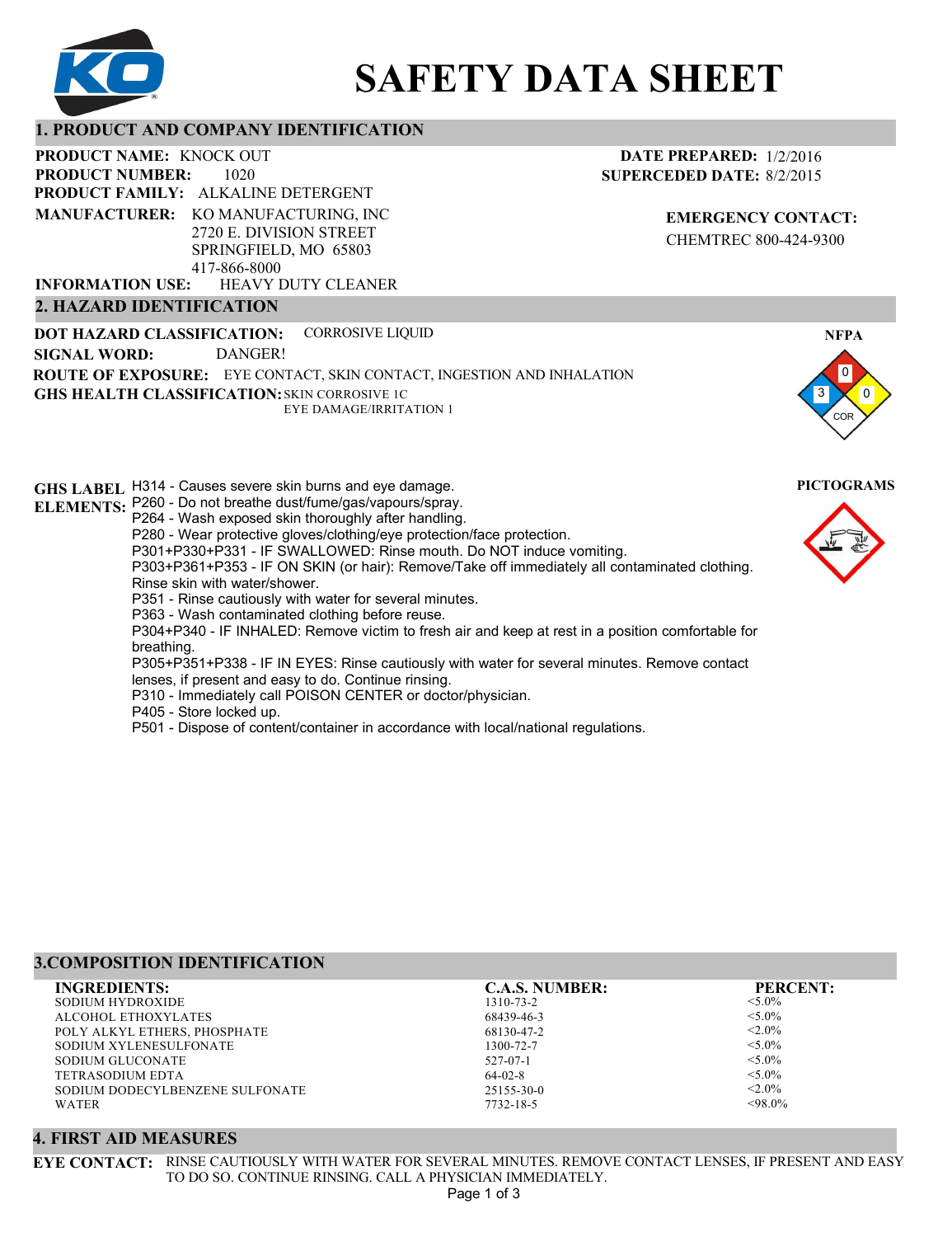# 1020 **PRODUCT NUMBER: PRODUCT NAME: KNOCK OUT**

# **DATE PREPARED:** 1/2/2016 **SUPERCEDED DATE:** 8/2/2015

# **4. FIRST AID MEASURES - CONTINUED**

**SKIN CONTACT:** WASH EXPOSED SKIN THOROUGHLY AFTER HANDELING. REMOVE/TAKE OFF IMMEDIATELY ALL CONTAMINATED CLOTHING. RINSE SKIN WITH WATER/SHOWER. GET MEDICAL ADVICE/ATTENTION.

**INGESTION:** RINSE MOUTH. DO NOT INDUCE VOMITING. IF CONSCIOUS, GIVE LARGE QUANTITIES OF WATER TO DRINK. CALL A POISON CENTER OR PHYSICIAN IMMEDIATELY.

**INHALATION:** REMOVE VICTIM TO FRESH AIR AND KEEP AT REST IN A POSITION COMFORTABLE FOR BREATHING. GIVE OXYGEN OR ARTIFICIAL RESPIRATION AS NEEDED. CALL A POISON CENTER OR PHYSICIAN IMMEDIATELY.

# **5. FIRE FIGHTING MEASURES**

**6. ACCIDENTAL RELEASE MEASURES 7. HANDLING AND STORAGE SUITABLE EXTINGUISHING MEDIA:** DRY CHEMICAL, FOAM OR CARBON DIOXIDE, WATER SPRAY. **UNSUITABLE EXTINGUISHING MEDIA:** NOT ESTABLISHED **SPECIFIC HAZARDS ARISING FROM THE CHEMICAL: FLAMMABLE PROPERTIES:** NON FLAMMABLE **ENVIRONMENTAL PRECAUTIONS: METHODS FOR CONTAINMENT** DIKE AND CONTAIN SPILL. COLLECT LIQUID WITH AN INERT ABSORBENT AND **AND CLEAN-UP: PROTECTIVE EQUIPMENT AND PRECAUTIONS FOR FIREFIGHTERS:** APPPROVED) AND FULL PROTECTIVE GEAR. **PERSONAL PRECAUTIONS:** AVOID CONTACT WITH EYES AND SKIN. SPILL AREA MAY BE SLIPPERY. WEAR PROPER PROTECTIVE EQUIPMENT WHEN DEALING WITH RELEASE. CONTAIN SPILL TO AVOID RELEASE TO THE ENVIRONMENT. KEEP CONTAINER TIGHTLY CLOSED. TRANSFER TO CONTAINER FOR REUSE OR DISPOSAL. NONE KNOWN WEAR SELF-CONTAINED BREATHING APPARATUS (PRESSURE DEMAND MSHA/NIOSH **FLASH POINT:** DOES NOT FLASH

**HANDLING:** HANDLE WITH CARE AND AVOID CONTACT WITH EYES AND SKIN. ALWAYS WEAR PROPER CHEMICAL RESISTANT PROTECTIVE EQUIPMENT 29CFR1910.132-138. WASH THOROUGHLY AFTER HANDLING.

**STORAGE:** AVOID RELEASE TO THE ENVIRONMENT. STORE IN LOCKED STORAGE USING CORROSIVE RESISTANT CONTAINERS. KEEP OUT OF REACH OF CHILDREN.

# **8. EXPOSURE CONTROLS/PERSONAL PROTECTION**

**ENGINEERING CONTROLS:** NONE REQUIRED UNDER NORMAL USE. **EYE / FACE PROTECTION:** CHEMICAL SAFETY GOGGLES AND FULL FACE SHIELD. **SKIN PROTECTION:** CHEMICAL RESISTANT GLOVES AND IMPERVIOUS APRON AND BOOTS. **THRESHOLD LIMIT VALUE (TLV):** SODIUM HYDROXIDE, 2 MG/M³

# **9. PHYSICAL AND CHEMICAL PROPERTIES**

**PHYSICAL STATE:** LIQUID **APPEARANCE: ODOR: BOILING POINT: FREEZING POINT:** NOT ESTABLISHED. **SPECIFIC GRAVITY:** 1.09 **pH (1%): EVAPORATION RATE:** LESS THAN 1 **FLASH POINT: LOWER FLAMMABILITY/EXPLOSIVE LIMIT:** NOT ESTABLISHED **UPPER FLAMMABLE/EXPLOSIVE LIMIT:** NOT ESTABLISHED NOT ESTABLISHED. 11.4-11.9 DOES NOT FLASH CLEAR RED LIQUID LIGHT DETERGENT SCENT

**AUTO-IGNITION TEMPERATURE:** NOT ESTABLISHED

**VISCOSITY: REALITIVE DENSITY:** 9.1 LBS./GL. **SOLUBILITY: VAPOR PRESSURE:** NOT ESTABLISHED **VAPOR DENSITY:** NOT ESTABLISHED **DECOMPOSITION** NOT ESTABLISHED **TEMPERATURE: PARTICAL COEFFICIENT:** NOT ESTABLISHED **N-OCTANOL/WATER** NOT ESTABLISHED **SOLUBLE**